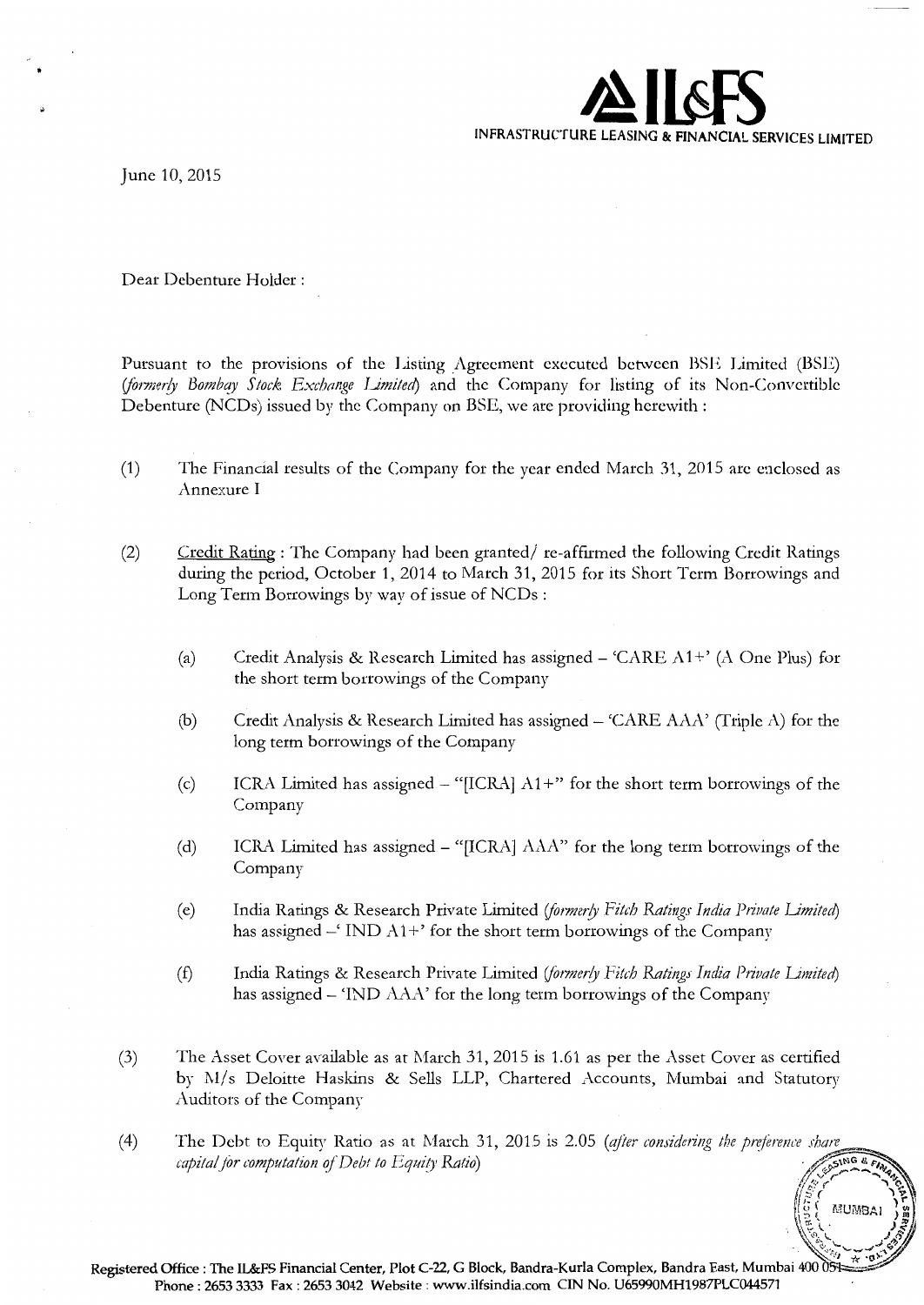

(5) We are enclosing a statement indicating the details of outstanding NCDs listed on BSE and coupon/ principal payment due dates for each of the Series of NCDs as Annexure II. The Company has made all coupon payments and redemption payments on due dates

Sincerely

For Infrastructurq Leasing & For Central Bank of India ು. ೧೦೦<br>ಬಗ<mark>್</mark> ಇ Financial Services Ltd - 11 **MUMBAI** डिबेंचर न्यासी  $\cal{Z}$ अनुभाग DEBENTURE TRUSTEE E y. ٠d मृतई Authorised Signatory Authorised Signatory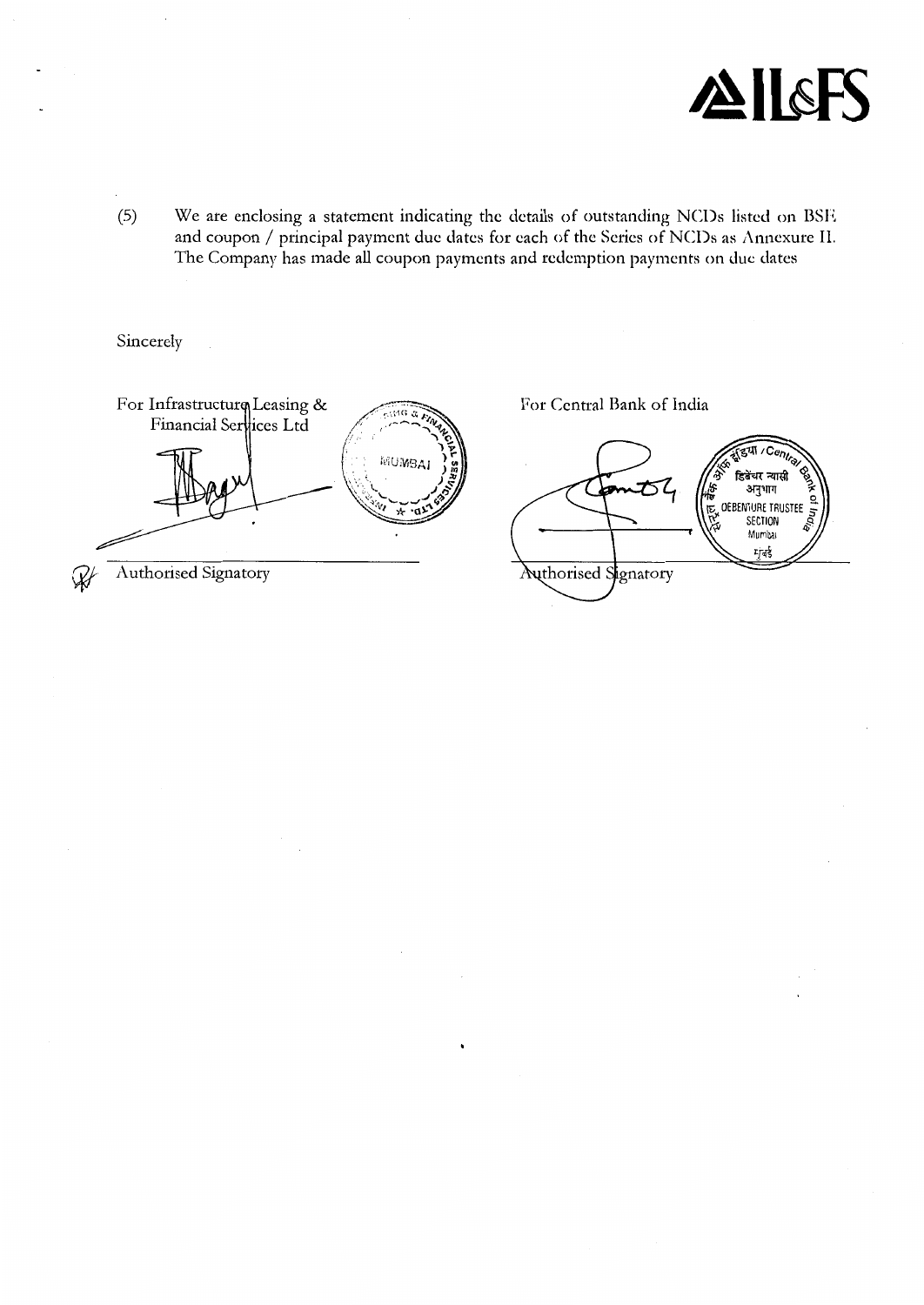



SING &

**MUMBAI** 

 $\sim 0$ 

ast F

Infrastructure Leasing & Financial Services Limited (IL&FS)

Registered Office :The IL&FS Financial Centre, Plot C-22, G Block, Bandra Kurla Complex, Bandra East, Mumbal 400 051 Phone : 022 2653 3333 Fax : 022 2653 3042 Website : www.llfslndla.com CIN No.U65990MH1987PLC044571

#### Audited Financial Results for the year ended March 31. 2015

|                                                                                                   |                          |                          |                                 | (Rs In Lakhs)            |
|---------------------------------------------------------------------------------------------------|--------------------------|--------------------------|---------------------------------|--------------------------|
|                                                                                                   |                          | Half year ended          | Figures for                     |                          |
| Particulars                                                                                       | 31-Mar-15                | 31-Mar-14                | current year<br>ended 31-Mar-15 | Year ended<br>31-Mar-14  |
|                                                                                                   | Refer Note XII           | Refer Note XII           | (Audited)                       | (Audited)                |
| 1. Interest / Income earned $(a)+(b)+(c)+(d)$                                                     | 56,928                   | 39,908                   | 106,829                         | 101,010                  |
| (a) Interest on advances                                                                          | 25,716                   | 20,392                   | 43,073                          | 38,002                   |
| (b) Income on investments (Refer Note V)                                                          | 31,212                   | 19,517                   | 63,756                          | 63,008                   |
| (c) Interest on balances with Reserve Bank of India<br>and other inter bank funds                 |                          |                          |                                 |                          |
| (d) Others                                                                                        |                          |                          |                                 |                          |
|                                                                                                   |                          |                          |                                 |                          |
| 2. Other Income                                                                                   | 8,140                    | 25,607                   | 36,217                          | 52,297                   |
|                                                                                                   |                          |                          |                                 |                          |
| 3. Total Income $(1+2)$                                                                           | 65,068                   | 65,515                   | 143,046                         | 153,307                  |
|                                                                                                   |                          |                          |                                 |                          |
| 4. Interest & Finance Charges                                                                     | 42,372                   | 38,721                   | 80,111                          | 74,291                   |
| 5. Operating Expenses (i)+(ii)                                                                    | 14,559                   | 8,321                    | 21,832                          | 19,518                   |
| (i) Employees Cost                                                                                | 7,842                    | 3,306                    | 11,156                          | 9,607                    |
| (ii) Other operating expenses (All items exceeding                                                |                          |                          |                                 |                          |
| 10% of the total expenditure excluding interest                                                   |                          |                          |                                 |                          |
| expenditure may be shown separately)                                                              | 6,717                    | 5,015                    | 10,676                          | 9,911                    |
| (a) Depreciation / Amortisation (Refer Note VI)                                                   | 945                      | 715                      | 713                             | 1,330                    |
| (b) Other expenses                                                                                | 5,772                    | 4,300                    | 9,963                           | 8,581                    |
|                                                                                                   |                          |                          |                                 |                          |
| 6. Total Expenditure (4+5) excluding provisions and                                               |                          |                          |                                 |                          |
| contingencies                                                                                     | 56,931                   | 47.042                   | 101,943                         | 93,809                   |
|                                                                                                   |                          |                          |                                 |                          |
| 7. Operating Profit before Provisions and                                                         |                          |                          |                                 |                          |
| Contingencies (3-6)                                                                               | 8,137                    | 18,473                   | 41,103                          | 59,498                   |
|                                                                                                   |                          |                          |                                 |                          |
| 8. Provisions (other than tax) and Contingencies<br>(Refer Note VII)                              | 5,806                    | 10,338                   | 8,488                           | 14,339                   |
|                                                                                                   |                          |                          |                                 |                          |
| 9. Exceptional Items                                                                              | $\overline{\phantom{a}}$ | $\overline{\phantom{a}}$ | $\overline{\phantom{a}}$        | $\blacksquare$           |
|                                                                                                   |                          |                          |                                 |                          |
| 10. Profit (+) / Loss (-) from Ordinary Activities                                                |                          |                          |                                 |                          |
| before tax (7-8-9)                                                                                | 2,331                    | 8,135                    | 32,615                          | 45,159                   |
|                                                                                                   |                          |                          |                                 |                          |
| 11. Tax Expenses (Refer Note VIII)                                                                | (230)                    | 2,540                    | 2,130                           | 13,180                   |
| 12. Net Profit (+) / Loss (-) from Oridnary Activities                                            |                          |                          |                                 |                          |
| after tax (10-11)                                                                                 | 2,561                    | 5,595                    | 30,485                          | 31,979                   |
|                                                                                                   |                          |                          |                                 |                          |
| 13. Extraordinary items (net of tax expenses)                                                     |                          |                          |                                 |                          |
|                                                                                                   |                          |                          |                                 |                          |
| 14. Net Profit $(+)$ / Loss $(-)$ for the period $(12-13)$                                        | 2,561                    | 5,595                    | 30,485                          | 31,979                   |
|                                                                                                   |                          |                          |                                 |                          |
| 15. Paid-up equity share capital (Face value of Rs.10                                             |                          |                          |                                 |                          |
| each)                                                                                             | 12,840                   | 11,806                   | 12,840                          | 11,806                   |
|                                                                                                   |                          |                          |                                 |                          |
| 16. Reserves excluding Revaluation Reserves (as<br>per balance sheet of previous accounting year) | $\overline{\phantom{0}}$ |                          | 422,868                         | 328,227                  |
|                                                                                                   |                          |                          |                                 |                          |
| 17. Analytical Ratios                                                                             |                          |                          |                                 |                          |
| (i) Capital Ratio (Refer Note IX) (<br>★★ Unaudited)                                              | $\overline{\phantom{a}}$ | $\overline{\phantom{0}}$ | ★★<br>40.61                     | 35.65                    |
|                                                                                                   |                          |                          |                                 |                          |
| (ii) Earnings Per Share (EPS) (Refer Note IV)                                                     |                          |                          |                                 |                          |
| - Basic EPS                                                                                       | 2.13<br>★                | ★<br>4.77                | 17.50                           | 27.00                    |
| - Diluted EPS                                                                                     | ★<br>2.13                | ¥<br>4.77                | 17.50                           | 27.00                    |
|                                                                                                   |                          |                          |                                 |                          |
| 18. NPA Ratios                                                                                    |                          | $\overline{\phantom{a}}$ | $\overline{\phantom{a}}$        |                          |
| (a) (i) Gross NPA<br>(ii) Net NPA                                                                 | $\overline{a}$           | $\overline{a}$           | $\blacksquare$                  | $\overline{\phantom{0}}$ |
| (b) (i) % of Gross NPA                                                                            | 0.00%                    | 0.00%                    | 0.00%                           | 0.00%                    |
| (ii) Net NPA                                                                                      | 0.00%                    | 0.00%                    | 0.00%                           | 0.00%                    |
|                                                                                                   |                          |                          |                                 |                          |
| 19. Return on Average Assets<br>(Refer Note XI)                                                   | 0.17%<br>$\star$         | 0.46%<br>★               | 2.11%                           | 2.80%                    |
|                                                                                                   |                          |                          |                                 | $\mathbb{R}^n$           |

19. Return on Average<br> **\*** Not Annualised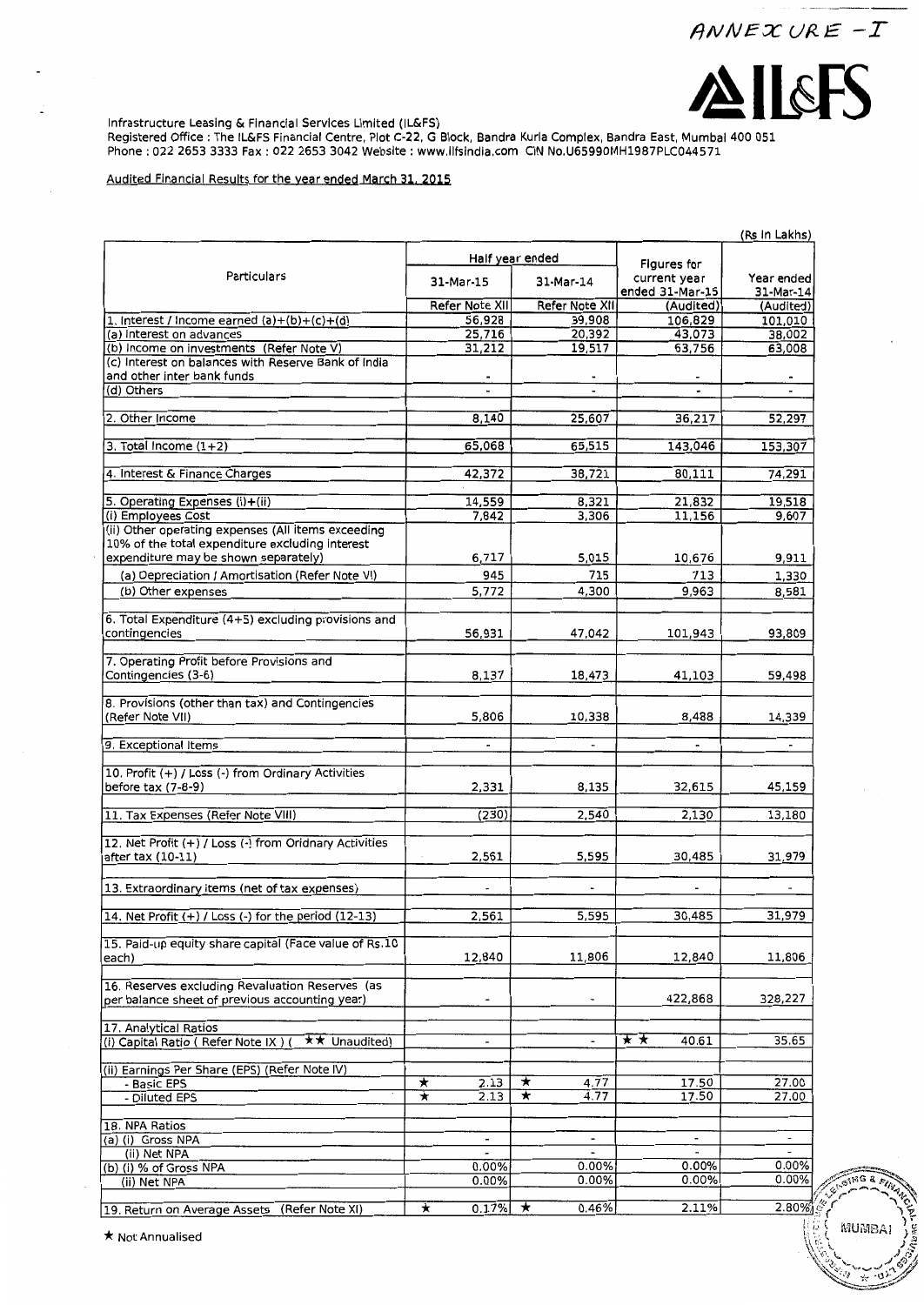

## Notes to Audited Financial Results for the Year ended March 31, 2015 :

- (I) The above financial results of the Company for the year ended March 31, 2015 has been reviewed by the Audit Committee and approved by the Board of Directors at their meeting held on May 25, 2015 and May 26, 2015 respectively. An audit of the financial results for the year ended March 31, 2015 has been completed by the Statutory Auditor of the Company
- (II) The Board of Directors have recommended and paid an interim dividend on Equity and Non Convertible Redeemable Cumulative Preference Shares (NCRCPS) for the year ended March 31, 2015 as follows:
	- (a) On Equity Shares  $\circledcirc$   $\bar{\uparrow}$  6 per share of  $\bar{\uparrow}$  10 each fully paid up aggregating to  $\bar{\tau}$  9,245 lakhs inclusive of dividend distribution tax of  $\bar{\tau}$  1,540 lakhs
	- (b) On 2% RCPS aggregating to  $\bar{\tau}$  12 lakhs inclusive of dividend distribution tax of  $\bar{\tau}$  2 lakhs
	- (c) Proportionate interim dividend on 16.38% RCPS, 16.06% RCPS and 15.99% RCPS aggregating to  $\bar{\tau}$  11,293 lakhs inclusive of dividend distribution tax of  $\bar{\tau}$  1,882 lakhs

The Board of Directors has subject to approval of the Members at the ensuing Anhual General Meeting, recommended payment of final dividend @ 20% i.e  $\bar{\tau}$  2 per equity share of  $\bar{\tau}$  10 each fully paid up for the year ended March 31, 2015

- (Ill) During the year ended March 31, 2015 the Company has issued 184,624 NCRCPS of face value Rs 7,500/- each at a premium of Rs 5,000/- per NCRCPS
- (IV) At the Annual General Meeting held on September 22, 2014 the Shareholders have approved Right issue of Equity Shares. Accordingly, the Company has offered 13,117,721 equity shares on rights basis in the ratio of 1 : 9 i.e., 1 equity Share for every 9 equity Shares held. The Company has completed the Right Issue of Equity Shares and accordingly allotted 10,343,787 equity shares. The Earnings per share has been accordingly restated to give effect of the Rights issue for the half year ended March 31, 2014 and year ended March 31, 2014
- (V) Income on Investments includes interest on investments, dividend income and profit on sale of investments

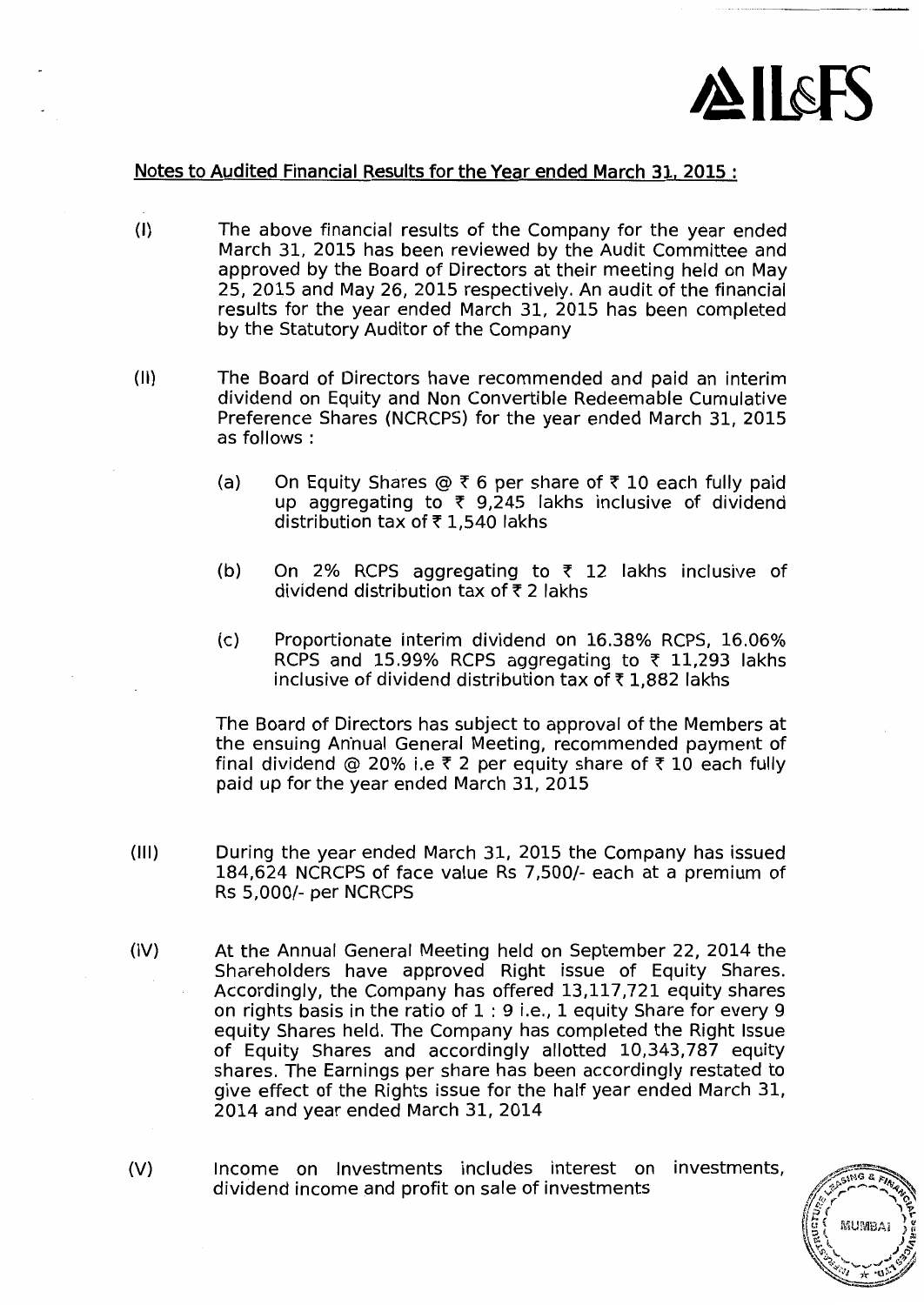

# {VI) Change in Accounting Policy and Accounting Estimates

- {1) During the year, pursuant to the notification of Schedule II to the Companies Act, 2013 with effect from April 1, 2014, the Company changed its method of depreciation of fixed assets from WDV method to SLM. Consequent to this change, all assets are now being depreciated under SLM. The Company also revised the estimated useful life of some of its assets to align the useful life with those specified in Schedule II
- {2) Pursuant to the transition provisions prescribed in Schedule II to the Companies Act, 2013, the Company has fully depreciated the carrying value of assets {determined after considering the change in the method of depreciation from WDV to SLM), net of residual value, where the remaining useful life of the asset was determined to be Nil as on April 1, 2014 and adjusted an amount of  $7$  410 lakhs (net of deferred tax of  $\bar{\tau}$  230 lakhs) against the opening Surplus balance in the Statement of Profit and Loss under Reserves and **Surplus**
- {3) The depreciation expense in the Statement of Profit and Loss for the year is lower by  $\bar{\tau}$  1,352 lakhs consequent to the above change in the method of depreciation
- {4) The depreciation expense in the Statement of Profit and Loss for the year is higher by  $\bar{\tau}$  558 lakhs consequent to the change in the useful life of the assets
- {5) The net impact on Statement of Profit and Loss for the year is lower depreciation expense  $\bar{\tau}$  794 lakhs and consequently higher profit before tax for the year
- {VII) Provisions {other than tax) and Contingencies include the following:

{Rs in Lakhs)

| Particulars                                                    | FY 2015 | FY 2014 |
|----------------------------------------------------------------|---------|---------|
| Provision for General Contingencies                            | 8,000   | 14,000  |
| <b>Contingency Provision against</b><br><b>Standard Assets</b> | 474     | 327     |
| Other amounts written off                                      | 14      | 1 フ     |
| Total                                                          | 8,488   | 14,339  |

58 HMB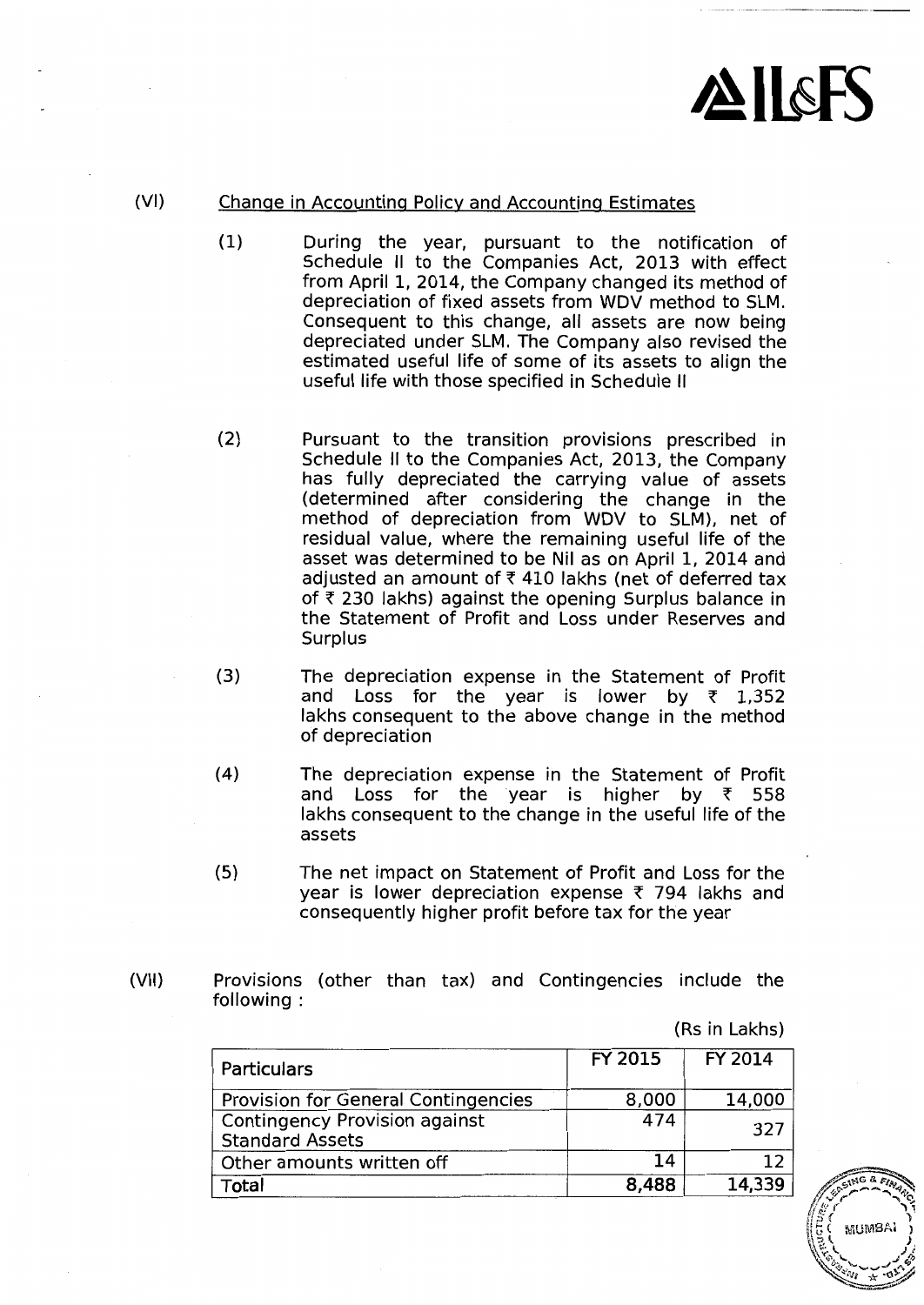

- (VIII) Tax expense includes Provisions for Current Tax, Deferred Tax and MAT Credit Entitlement
- (IX) Capital Adequacy ratio is not applicable since the Company is registered as a Systemically Important Core Investment Company (CIC-ND-SI) with the Reserve Bank of India (RBI) w.e.f. September 11, 2012. As per the Core Investment Companies (Reserve Bank) Directions, 2011, the Company is required to maintain Capital Ratio of atleast 30% apart from satisfying other conditions
- (X) The Company is in the business of providing financial services relating to the commercialisation of infrastructure including loans and investments in Group Companies. As such, all activities undertaken by the Company are incidental to the main business. There are no separate reportable business segments as per Accounting Standard 17 (AS-17) on "Segment Reporting"
- (XI) Average of the opening and closing total assets for the period is considered as average assets for computation of return on Average Assets
- (XII) The figures for the half year ended March 31, 2015 and March 31, 2014 are the balancing figures after considering audited financial statement for the half year ended September 30, 2014 and September 30, 2013 respectively
- (XIII) Figures for the previous year / period have been regrouped and re-classified wherever necessary

Place : Mumbai Date : May 26, 2015